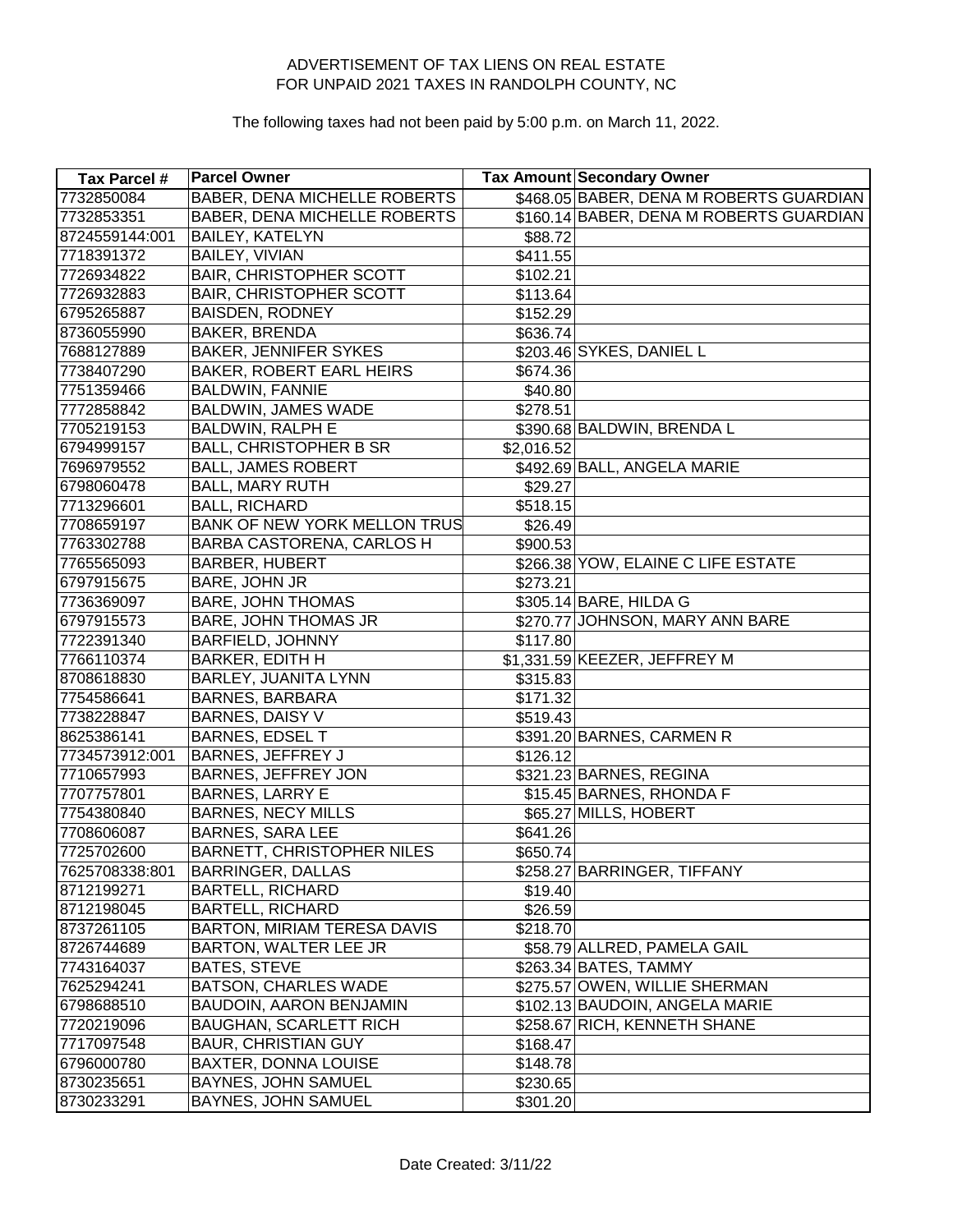| Tax Parcel # | <b>Parcel Owner</b>           |            | Tax Amount Secondary Owner              |
|--------------|-------------------------------|------------|-----------------------------------------|
| 7703640645   | <b>BAZEN, DORIS</b>           | \$207.78   |                                         |
| 7703549875   | <b>BAZEN, DORIS</b>           | \$675.43   |                                         |
| 8732798177   | <b>BEACH MOUNTAINS LLC</b>    | \$156.67   |                                         |
| 8637364346   | BEAL, BRANDON JESSE           | \$370.31   |                                         |
| 7688591431   | BEAL, WILLIAM M               | \$677.82   |                                         |
| 7645637819   | BEANE, CHRISTOPHER RAY        |            | \$274.62 SWANEY, TERESA GAIL            |
| 7645645100   | BEANE, CHRISTOPHER RAY        | \$206.85   |                                         |
| 7645648103   | <b>BEANE, STEVIE ALLAN</b>    | \$83.53    |                                         |
| 7645637627   | BEANE, TIMMY E                |            | \$187.29 BEANE, DEBRA W                 |
| 7645637819   | BEANE, TIMMY EDWARD           |            | \$274.62 BEANE, STEVIE ALLAN            |
| 7717084678   | <b>BEAULIEU, RONDA DARR</b>   |            | \$26.99 BEAULIEU, OTHERS                |
| 6798589985   | <b>BEAVERS, TONY CRAIG</b>    | \$457.57   |                                         |
| 7658882460   | BECERRA, MIGUEL ANGEL         | \$238.09   |                                         |
| 8712174896   | <b>BECK, JOE NATHAN</b>       | \$63.86    |                                         |
| 7765329842   | <b>BECKHAM, JOSEPH</b>        | \$278.80   |                                         |
| 7765329943   | <b>BECKHAM, JOSEPH</b>        | \$201.04   |                                         |
| 7751967027   | BELL, CHARLES NAYDAN          |            | \$100.78 BELL, MELTON PULASKI           |
| 6795262822   | <b>BELL, CONNIE HEIRS</b>     | \$181.83   |                                         |
| 7726837700   | <b>BELL, JEANNE</b>           |            | \$381.53 BRADY, JOYCE                   |
| 7726836702   | <b>BELL, JEANNE</b>           |            | \$167.02 BRADY, JOYCE                   |
| 8736482651   | <b>BELL, MITCHELL II</b>      |            | \$421.13 BELL, ANGELA D                 |
| 7755719490   | <b>BELO, MARICHEAL</b>        |            | \$513.33 WOMBLE, BRIAN                  |
| 7755719123   | <b>BELO, MARICHEAL</b>        |            | \$927.08 WOMBLE, BRIAN                  |
| 7762280621   | BELTRAN, EVANGELINA VELAZQUEZ | \$1,093.95 |                                         |
| 7777792869   | BELVINS, ALLEN R              | \$206.64   |                                         |
| 8716766310   | BEMBENEK, DONNA               | \$439.27   |                                         |
| 8736054153   | BENAVIDEZ, WILFREDO CABRERA   |            | \$223.79 SOLIS CHIRINOS, JULISSA ARLETH |
| 8736053129   | BENAVIDEZ, WILFREDO CABRERA   |            | \$115.65 SOLIS CHIRINOS, JULISSA ARLETH |
| 7762146069   | BENITEZ, ADAN DENOVA          | \$323.23   |                                         |
| 7659723686   | <b>BENITEZ, CESAR</b>         |            | \$916.87 VARGAS ARZATE, DULCE YANIN     |
| 7659704930   | BENITEZ, ERNESTINA MORA       | \$256.56   |                                         |
| 7743179743   | BENNER, BETTY W HEIRS         | \$296.31   |                                         |
| 7745922297   | BENNETT, BARBARA              | \$559.53   |                                         |
| 7782801045   | BENNETT, GREGORY RONALD       | \$639.10   |                                         |
| 7767592021   | BERNSTEIN, DANIEL HERMAN      |            | \$291.01 BERNSTEIN, AVERY MELISSA       |
| 7731054739   | BERO ODON, RACHAEL            |            | \$1,209.43 BERO, JOSHUA                 |
| 7668083559   | BERRUM, LILIANA HERNANDEZ     | \$311.93]  |                                         |
| 8711171745   | BERRY, JEFFREY                |            | \$353.70 BERRY, VICKIE A                |
| 7774138950   | BERRY, VICKIE ALLRED MARTINEZ | \$296.80   |                                         |
| 7737030359   | BETHEL UNITED METHODIST CHUR  | \$325.14   |                                         |
| 7737032233   | BETHEL UNITED METHODIST CHUR  | \$59.68    |                                         |
| 7718890481   | <b>BIALEK, SANDRA WELLS</b>   | \$1,454.72 |                                         |
| 6796013756   | <b>BILES, DALE MACK</b>       | \$203.64   |                                         |
| 7725013623   | BILES, RHODA JANE LIFE ESTATE | \$640.18   |                                         |
| 7758465862   | <b>BISHOP, JUDITH</b>         | \$1,278.40 |                                         |
| 7758459849   | <b>BISHOP, JUDY ROCKETT</b>   | \$1,037.23 |                                         |
| 7781124621   | <b>BISSETTE, GREG</b>         | \$236.45   |                                         |
| 8726634855   | BITTLE, DARREN KEITH          | \$610.96   |                                         |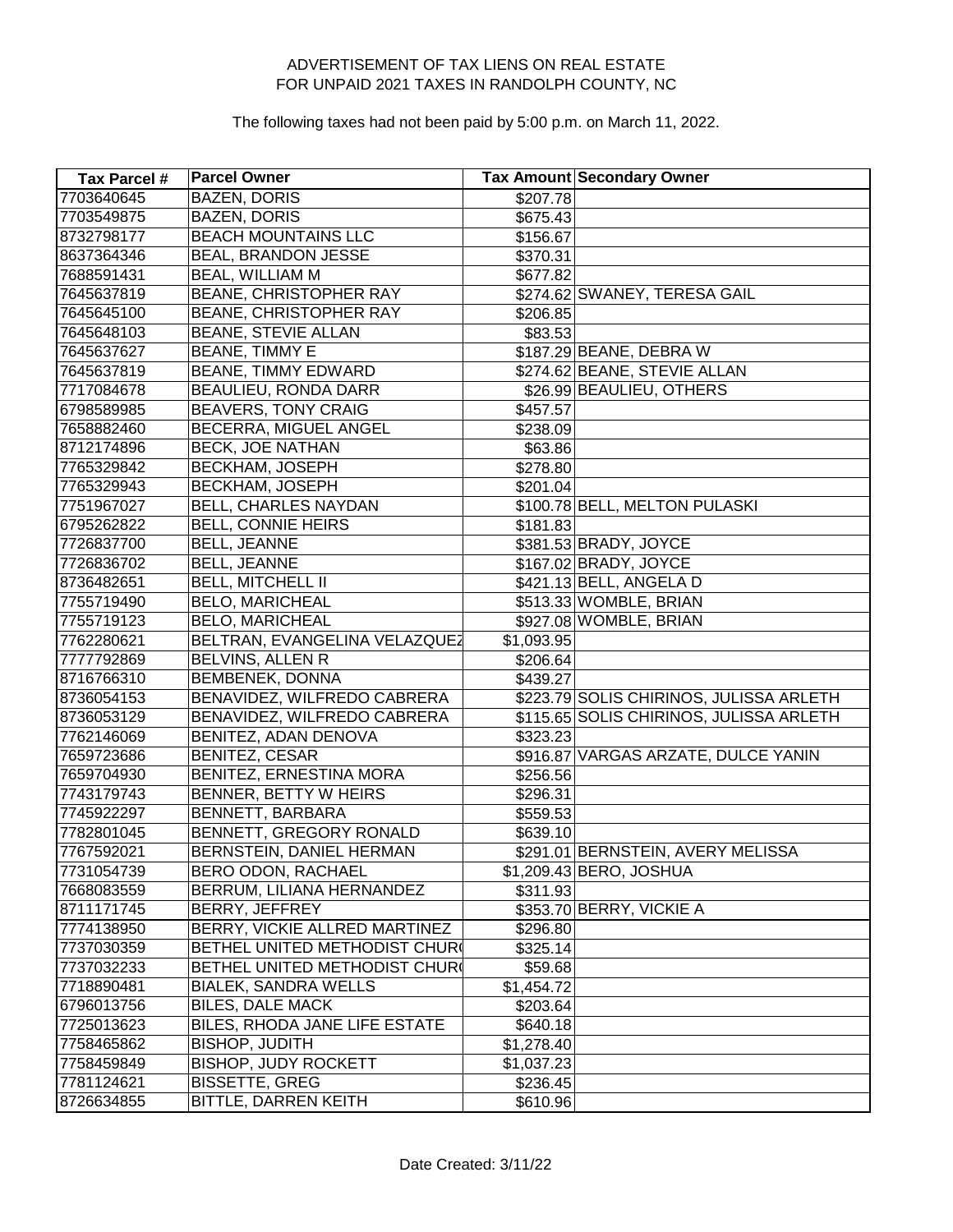| <b>Tax Parcel #</b> | <b>Parcel Owner</b>              |            | <b>Tax Amount Secondary Owner</b> |
|---------------------|----------------------------------|------------|-----------------------------------|
| 8726847922          | <b>BLACK, CAROL</b>              | \$175.18   |                                   |
| 7775043067          | <b>BLACK, DAVID A</b>            |            | \$34.80 BLACK, ELLEN              |
| 7704031019          | <b>BLACK, ERMAN EUGENE TRUST</b> | \$17.97    |                                   |
| 7704034040          | <b>BLACK, ERMAN EUGENE TRUST</b> | \$948.75   |                                   |
| 7764736025          | <b>BLACK, RICHARD E HEIRS</b>    | \$254.84   |                                   |
| 8715145786          | BLACKWELDER, BRANDON COLE        | \$15.15    |                                   |
| 7792752909          | BLACKWELL HOWARD, KANDY LEE      | \$398.35   |                                   |
| 6795089475          | BLAIR, KATHERINE W               | \$133.46   |                                   |
| 7666305355          | <b>BLAKE, ALEXIS</b>             |            | \$576.54 BLAKE, DANIEL            |
| 7708475256          | <b>BLAKE, MINNIE L HEIRS</b>     | \$3,507.77 |                                   |
| 7708476263          | <b>BLAKE, MINNIE L HEIRS</b>     | \$1,213.10 |                                   |
| 7708477324          | BLAKE, MINNIE LOU HEIRS          | \$180.60   |                                   |
| 8726968684          | BLANCO, ALFREDO CUEVAS           | \$1,195.26 |                                   |
| 7737620555          | <b>BLANK, JEFFREY C</b>          |            | \$14.47 BLANK, SHELIA C           |
| 7763371254          | BLEDSOE, GRADY N                 | \$228.99   |                                   |
| 7795782074          | BLEVINS, JAYNE R                 | \$165.39   |                                   |
| 7795772873          | BLEVINS, JAYNE ROUTH             | \$136.24   |                                   |
| 8715759643          | BLEVINS, SCOTTY J                |            | \$210.37 CAULDER, DOROTHY C       |
| 7715983279          | BLEVINS, ZACHARY KEITH           | \$330.98   |                                   |
| 6797391203          | BLUE SKYE HOLDINGS LLC           | \$485.53   |                                   |
| 6797282855          | BLUE SKYE HOLDINGS LLC           | \$719.32   |                                   |
| 6797287951          | BLUE SKYE HOLDINGS LLC           | \$520.65   |                                   |
| 6797381806          | BLUE SKYE HOLDINGS LLC           | \$734.97   |                                   |
| 6797292657          | BLUE SKYE HOLDINGS LLC           | \$713.37   |                                   |
| 7618231580          | BLUNT, JIM                       |            | \$624.04 BLUNT, DONNA             |
| 8726735855          | <b>BOBO, TINA LOUISE</b>         | \$466.69   |                                   |
| 6795164542          | BODENHEIMER, WESLEY              | \$121.40   |                                   |
| 7765412678          | <b>BOLING, CHARLES HOWARD</b>    | \$418.11   |                                   |
| 6795273083          | <b>BOLLING, WILLIAM C</b>        |            | \$171.42 BOLLING, REBA J          |
| 7752888890          | <b>BOLTON, BARBARA S</b>         | \$15.07    |                                   |
| 7704024174          | <b>BOLTON, JOHN W</b>            |            | \$654.13 BOLTON, LINDA J          |
| 7763471917:801      | BONILLA HURTADO, MA DE JESUS     | \$438.08   |                                   |
| 7750992506          | <b>BONILLA, LUIS D</b>           | \$710.14   |                                   |
| 7668562605          | BONKEMEYER, GERI SHELTON         | \$152.24   |                                   |
| 7758563250          | <b>BOONE, KAREN LYNN</b>         | \$205.90   |                                   |
| 7758563592          | BOONE, KAREN LYNN                | \$496.40   |                                   |
| 7758554800          | BOONE, KAREN LYNNE               | \$1,069.79 |                                   |
| 7767026338          | BOONE, MICHELLE RHEW             | \$224.14   |                                   |
| 8737213250          | <b>BOOTH, JAMES BARTIES</b>      |            | \$105.64 BOOTH, JANET             |
| 7668184877          | BORREGO, MIGUEL CARLOS           | \$465.56   |                                   |
| 7767656892          | <b>BOSTICK, KEITH JEROME</b>     |            | \$1,298.87 BOSTICK, SANDRA C      |
| 7648248087          | <b>BOSWELL, TIMOTHY</b>          | \$415.48   |                                   |
| 7726984757:001      | <b>BOUCHER, LYNNE CHURCH</b>     | \$465.10   |                                   |
| 7726984757          | <b>BOUCHER, LYNNE CHURCH</b>     | \$705.63   |                                   |
| 7718583982          | <b>BOWDEN, MARY</b>              | \$235.69   |                                   |
| 7758972349          | BOWDEN, STEVE                    | \$25.50    |                                   |
| 7659259385          | <b>BOWEN, JOYCE ELISABETH</b>    | \$1,128.92 |                                   |
| 7698159656          | <b>BOWMAN, CONNIE D</b>          | \$186.21   |                                   |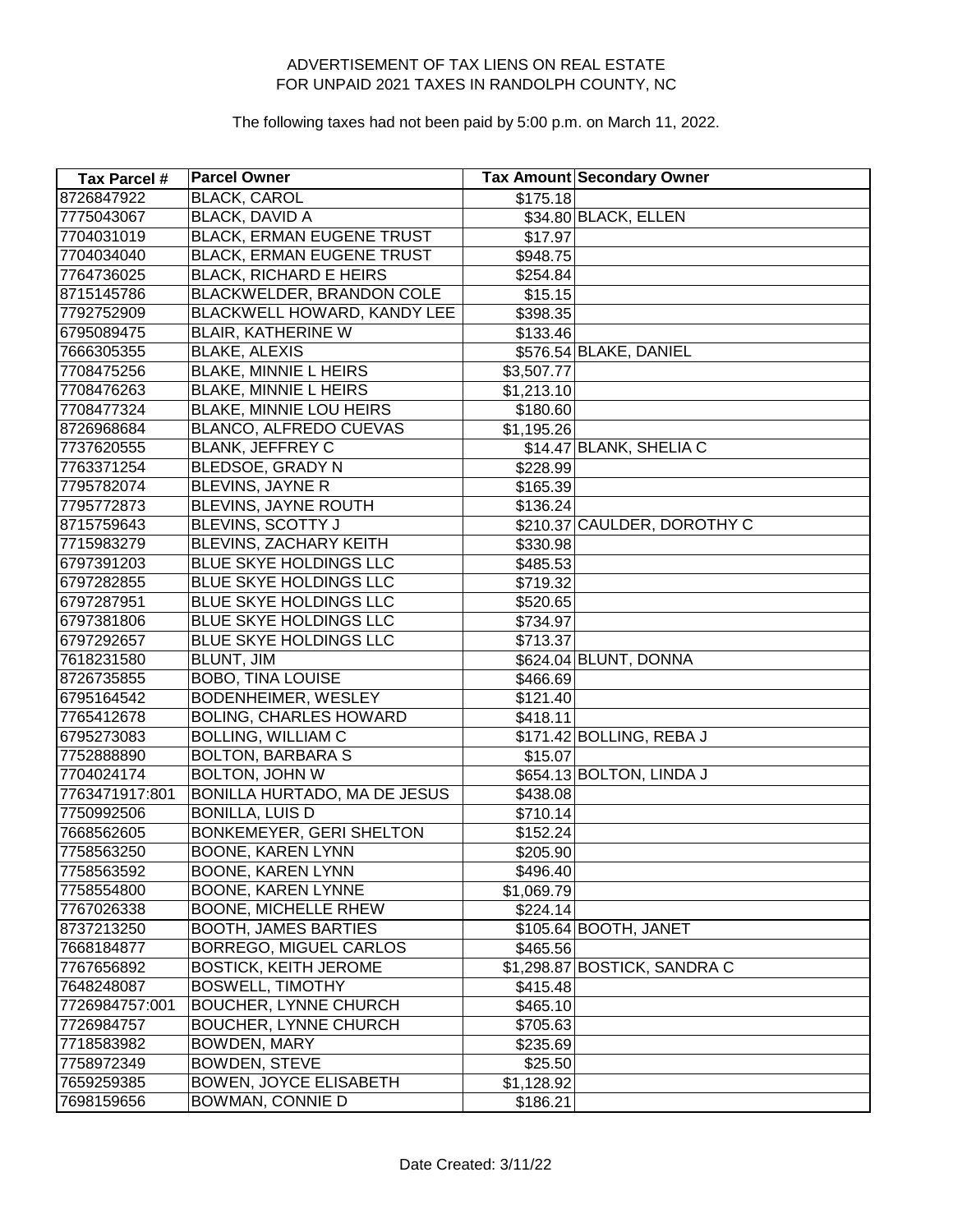| Tax Parcel # | <b>Parcel Owner</b>                 |            | Tax Amount Secondary Owner      |
|--------------|-------------------------------------|------------|---------------------------------|
| 8704262784   | <b>BOWMAN, COY RUSSELL</b>          |            | \$56.99 BOWMAN, HARRY RAY       |
| 7619528006   | <b>BOWMAN, ROGER A</b>              | \$431.05   |                                 |
| 6797837649   | BOWMAN, VIOLET HARRELL HEIRS        | \$368.45   |                                 |
| 8706076774   | <b>BOYD, JUSTIN DANIEL</b>          |            | \$375.19 COX, KATRINA SHEA      |
| 6793943259   | BOYETTE, SARAH ANN                  |            | \$171.97 BOYETTE, LAURAN NACOLE |
| 7649440958   | BRABHAM, KATHLEEN L LIFE ESTAT      | \$192.05   |                                 |
| 7780292005   | <b>BRADY, ASHLEY B</b>              |            | $$1,444.39$ BRADY, PATRICIA B   |
| 7773226936   | BRADY, CLARENCE JOHN                | \$700.75   |                                 |
| 7699539478   | BRADY, JEFFERY LAMONT               | \$198.87   |                                 |
| 7699531592   | BRADY, JEFFERY LAMONT               | \$61.14    |                                 |
| 7699625771   | <b>BRADY, JEFFREY MAURICE</b>       | \$339.73   |                                 |
| 7721708930   | <b>BRADY, LORI ANNE</b>             | \$53.21    |                                 |
| 7721810180   | <b>BRADY, LORI ANNE</b>             | \$214.82   |                                 |
| 7721719124   | <b>BRADY, LORI ANNE</b>             | \$25.41    |                                 |
| 7750381821   | <b>BRADY, MICHAEL DEON</b>          | \$937.33   |                                 |
| 7773223564   | BRADY, TAMMY M                      |            | \$230.93 BRADY, CLARENCE        |
| 7726941069   | BRADY, TERRY ALLEN                  |            | \$216.28 BRADY, KELSIE M        |
| 7765053413   | <b>BRADY, WILLIAM GLEN HEIRS</b>    | \$1,260.92 |                                 |
| 7792687552   | <b>BRADY, WILLIAM THOMAS</b>        | \$215.62   |                                 |
| 8711886058   | <b>BRAFFORD FAMILY TRUST</b>        | \$775.79   |                                 |
| 7726897582   | <b>BRANDYS, TAMMY BEESON TRUSTE</b> | \$208.01   |                                 |
| 7750970517   | <b>BRANSON COLEMAN PROPERTIES I</b> | \$1,066.16 |                                 |
| 7748069505   | <b>BRANSON MEADOWS HOLDINGS LL</b>  | \$1,046.36 |                                 |
| 7790588972   | BRAXTON, JIMMY WAYNE                | \$286.02   |                                 |
| 8618693267   | <b>BRAY, GERALDYNE G HEIRS</b>      | \$20.54    |                                 |
| 8628632148   | BRAY, JODY BOBB                     | \$171.01   |                                 |
| 7782059866   | BRAY, LARRY V                       |            | \$84.97 BRAY, NOVIE E           |
| 7782059944   | BRAY, LARRY V                       |            | \$27.55 BRAY, NOVIE E           |
| 7782163031   | BRAY, LARRY V                       |            | \$84.97 BRAY, NOVIE             |
| 7782161273   | BRAY, LARRY V                       |            | \$360.09 BRAY, NOVIE            |
| 7782162171   | BRAY, LARRY V                       |            | \$88.97 BRAY, MAXINE B          |
| 7762264804   | <b>BRAY, RANDAL W</b>               |            | \$1,315.17 BRAY, WANDA H        |
| 7760395718   | BREITENBACH, FRED W                 | \$1,649.54 |                                 |
| 8702706019   | <b>BREWER, IRIS JEAN</b>            | \$643.21   |                                 |
| 7624985926   | <b>BREWER, MARY S</b>               | \$42.39    |                                 |
| 7793936694   | BREWER, MARY S                      | \$38.59    |                                 |
| 7624986839   | <b>BREWER, MARY S</b>               | \$51.74    |                                 |
| 7793836987   | BREWER, MARY S                      | \$134.56   |                                 |
| 7718117103   | <b>BRIDGERS, GERARD</b>             |            | \$366.54 BRIDGERS, ERICA        |
| 7718117103   | <b>BRIDGERS, RHONDA RUSH</b>        | \$366.54]  |                                 |
| 7745400460   | <b>BRIDGES, BILLY JOE</b>           |            | \$314.28 BRIDGES, SHARON        |
| 7751102774   | <b>BRIGMAN, THOMAS JEFFREY</b>      | \$30.22    |                                 |
| 7760856105   | BRIGMAN, THOMAS JEFFREY             |            | \$177.64 FARMER, KIMBERLY COX   |
| 8701473985   | <b>BRILES, WAYNE</b>                | \$153.99   |                                 |
| 7758773553   | <b>BRIM, EDGAR M HEIRS</b>          | \$353.75   |                                 |
| 6799207341   | <b>BRINKLEY, ROBERT CLAYTON</b>     |            | \$122.81 BRINKLEY, ROBERT BRIAN |
| 6796617550   | <b>BRISSON, NICOLAS O</b>           | \$321.65   |                                 |
| 7751875327   | <b>BRITT, BRENDAC</b>               | \$779.67   |                                 |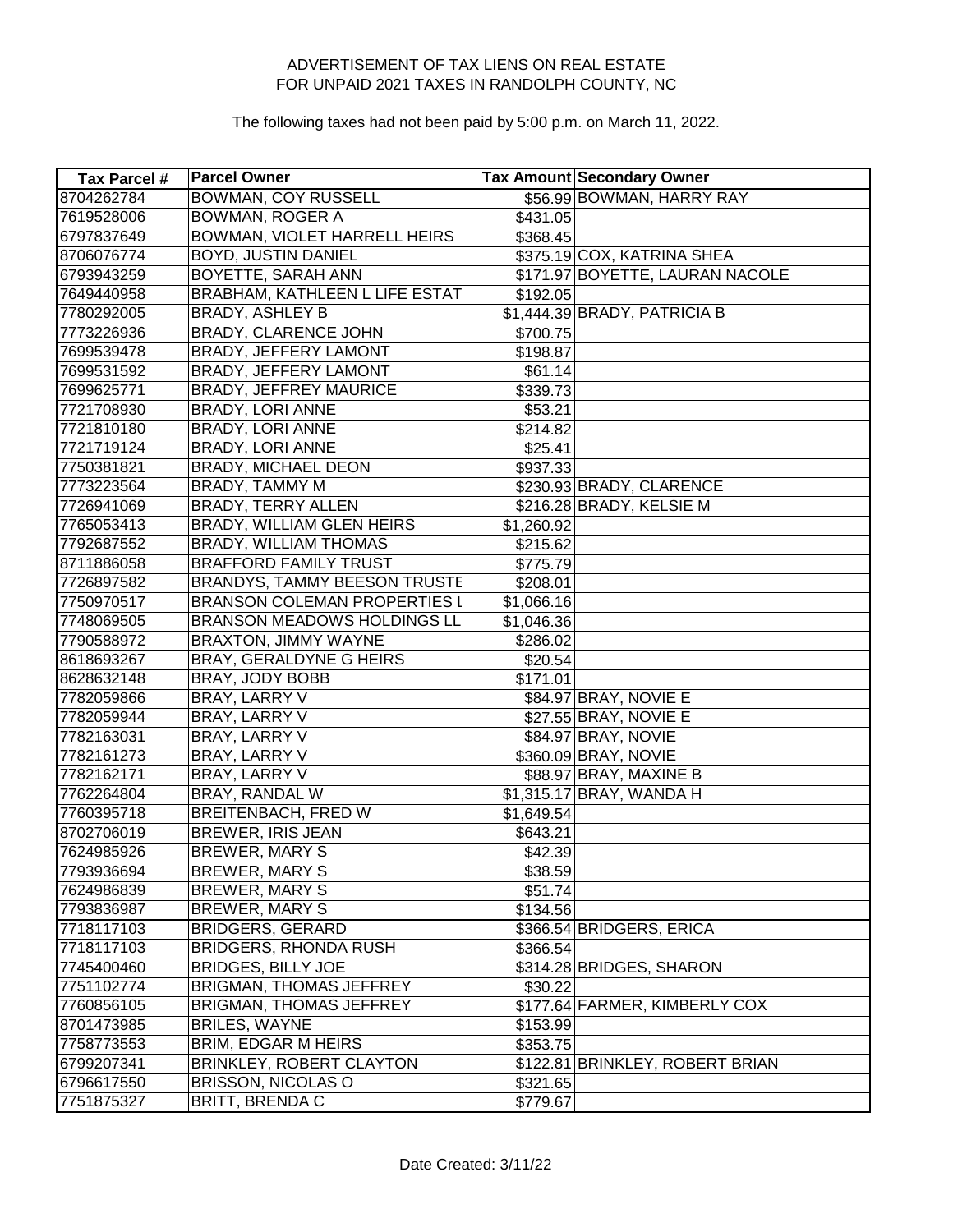| Tax Parcel # | <b>Parcel Owner</b>                  |            | Tax Amount Secondary Owner         |
|--------------|--------------------------------------|------------|------------------------------------|
| 7761104440   | <b>BRITT, LARRY K</b>                |            | \$24.46 BRITT, CASSANDRA B         |
| 7698695909   | <b>BRITT, MATTHEW S</b>              |            | \$15.41 BRITT, ROCHELLE T          |
| 7717185635   | <b>BROCKMAN, CHIQUITA ANTOINETTE</b> | \$111.46   |                                    |
| 7797223725   | BROOKS, BOBBY PRESTON JR             |            | \$243.98 BROOKS, BOBBY PRESTON II  |
| 8726643607   | <b>BROOKS, JAMES KERRY</b>           |            | \$131.46 BROOKS, ANN M             |
| 8734281701   | <b>BROOKS, JAMES WORTH</b>           |            | \$39.13 BROOKS, HARRIET K          |
| 8735219033   | <b>BROOKS, JAMES WORTH</b>           |            | \$31.39 BROOKS, THELMA HARRIS      |
| 7718183197   | <b>BROOKS, LINDY H</b>               | \$1,557.96 |                                    |
| 6798107833   | <b>BROOKS, LINDY H</b>               | \$1,998.82 |                                    |
| 7797223725   | <b>BROOKS, RHONDA LEIGH</b>          | \$243.98   |                                    |
| 7708034956   | <b>BROTHERTON, JOSHUA M</b>          | \$247.16   |                                    |
| 8734131743   | <b>BROWER, CYNTHIA P</b>             | \$828.78   |                                    |
| 7761130926   | <b>BROWER, GEORGE T</b>              | \$772.12   |                                    |
| 8604650771   | BROWER, JOHNNY EUGENE HEIRS          | \$172.14   |                                    |
| 8616295309   | <b>BROWN, BENNY</b>                  |            | \$324.74 BROWN, JUDY               |
| 7761345217   | <b>BROWN, BRADLEY B</b>              |            | \$186.74 BROWN, NICHOLE L          |
| 7750982273   | BROWN, CAROLYN ANN                   | \$80.95    |                                    |
| 8735017581   | <b>BROWN, CHRISTOPHER</b>            | \$133.01   |                                    |
| 6796203692   | <b>BROWN, CLINTON WAYNE</b>          | \$180.43   |                                    |
| 7708700994   | <b>BROWN, DARRELL ORVIT HEIRS</b>    | \$492.69   |                                    |
| 7717116662   | <b>BROWN, DEBORAH B</b>              | \$247.77   |                                    |
| 8606164150   | <b>BROWN, DIANE MARIE</b>            | \$351.94   |                                    |
| 8708722883   | BROWN, DONNIE WAY JR                 | \$196.50   |                                    |
| 7777974543   | BROWN, ELIZABETH ANN                 |            | \$348.00 BROWN, MICHAEL J          |
| 7763498545   | <b>BROWN, ERIC SCOTT JR</b>          |            | \$112.91 HOOVER, KATIE MAE         |
| 8726648747   | BROWN, FELIX M                       | \$970.01   |                                    |
| 8726648635   | BROWN, FELIX M                       | \$157.27   |                                    |
| 7725372886   | BROWN, GARLAND WINSTON               | \$826.31   |                                    |
| 8712295438   | BROWN, JC                            |            | \$252.20 BROWN, BETTY J            |
| 7761159001   | <b>BROWN, JAMES T</b>                | \$251.49   |                                    |
| 6798381203   | <b>BROWN, JOSEPHINE B</b>            | \$25.02    |                                    |
| 6797930732   | BROWN, JOYCE                         | \$16.81    |                                    |
| 6797838659   | <b>BROWN, JOYCE H LIFE ESTATE</b>    | \$324.64   |                                    |
| 7791121554   | <b>BROWN, LACY HAROLD</b>            | \$257.12   |                                    |
| 7765018861   | BROWN, LINDA ADAMS                   | \$2,138.89 |                                    |
| 7788705320   | BROWN, LOUISE HYDE                   | \$1,656.69 |                                    |
| 7629327480   | BROWN, LOVETTE M                     |            | \$122.00 MATTHEWS, WILBERT E HEIRS |
| 7765768286   | BROWN, LOYD D                        | \$896.95   |                                    |
| 7765765372   | BROWN, LOYD DALE                     | \$235.22   |                                    |
| 7751864543   | <b>BROWN, LUCINDA M</b>              | \$1,079.06 |                                    |
| 8712284386   | <b>BROWN, NOAH</b>                   | \$61.10    |                                    |
| 7761259691   | BROWN, ODE HEIRS                     |            | \$35.00 BROWN, STELLA HEIRS        |
| 7761259577   | <b>BROWN, OTIS HEIRS</b>             |            | \$35.44 BROWN, STELLA HEIRS        |
| 7669985173   | BROWN, RANDAL HOUSTON                | \$259.04]  |                                    |
| 7669984259   | BROWN, RANDAL HOUSTON LIFE ES        | \$194.08   |                                    |
| 7666261454   | <b>BROWN, ROBERT</b>                 | \$312.15   |                                    |
| 7794797851   | BROWN, ROBERT DONALD                 |            | \$1,845.54 BROWN, JEAN A           |
| 7726676673   | BROWN, RONALD G TRUSTEE              | \$1,227.10 |                                    |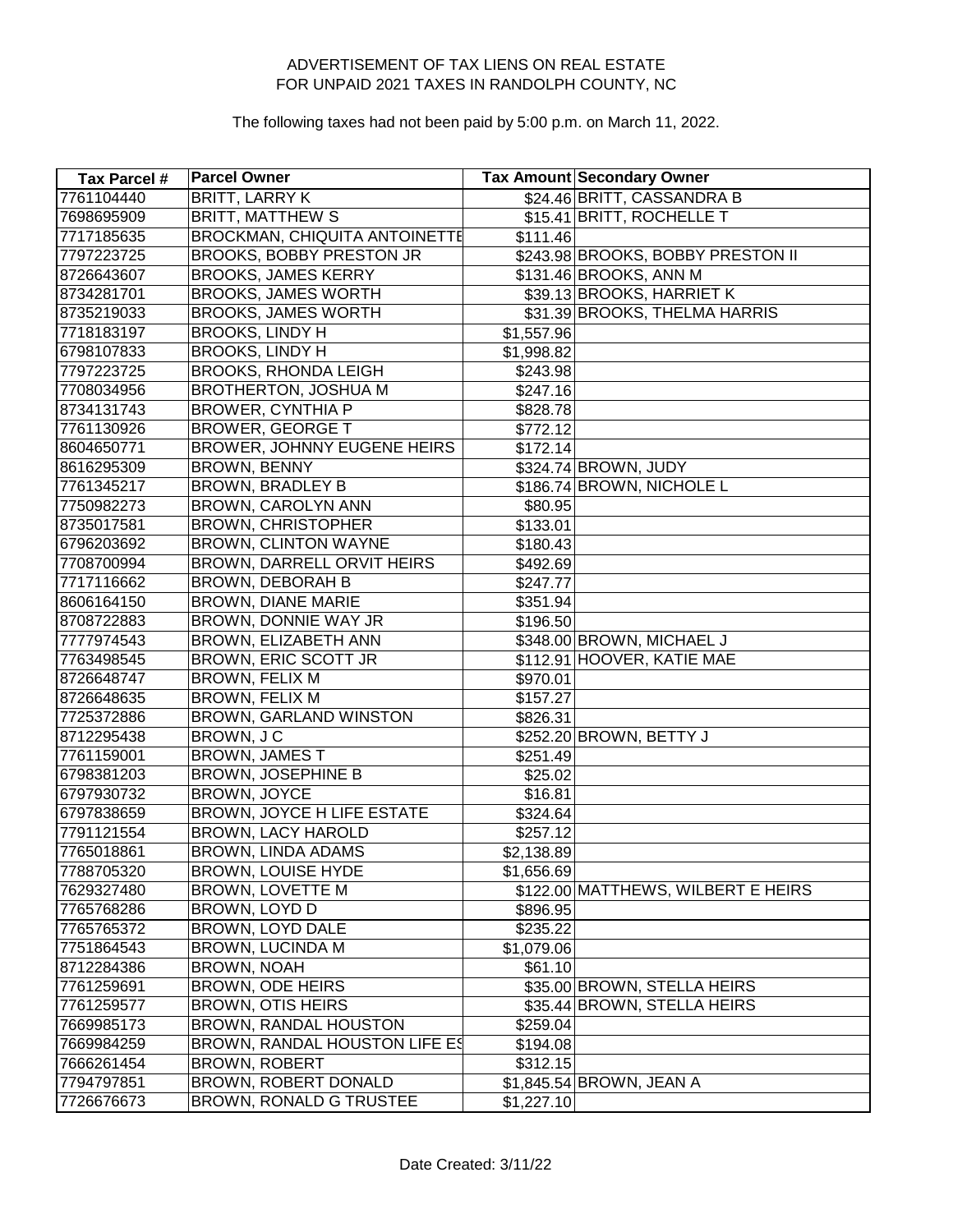| Tax Parcel #   | <b>Parcel Owner</b>              |            | <b>Tax Amount Secondary Owner</b> |
|----------------|----------------------------------|------------|-----------------------------------|
| 7761345067     | <b>BROWN, SHIRLEY G</b>          | \$410.32   |                                   |
| 8713328954     | <b>BROWN, STELLA HEIRS</b>       | \$416.07   |                                   |
| 6788969319     | <b>BROWN, TERRY ALLEN</b>        | \$212.19   |                                   |
| 7765288628     | <b>BROWN, THERESA MILLER</b>     | \$1,122.85 |                                   |
| 7697605094     | <b>BROWN, THOMAS WADE</b>        | \$152.72   |                                   |
| 7772031961     | BROWN, VALERIA ANN               | \$389.75   |                                   |
| 7717326036     | <b>BROWN, WILLIAM T</b>          | \$587.95   |                                   |
| 7708977148:216 | <b>BRUCE, BARBARA</b>            | \$741.57   |                                   |
| 7718851422     | <b>BRUCHON, MICHAEL</b>          |            | \$643.69 BRUCHON, TERESA M        |
| 8736041869     | <b>BRUCHON, MICHEL</b>           |            | \$624.95 BRUCHON, TERESA          |
| 8736050142     | <b>BRUCHON, MICHEL</b>           |            | \$703.53 BRUCHON, TERESA M        |
| 8736051528     | <b>BRUCHON, MICHEL</b>           |            | \$757.54 BRUCHON, TERESA M        |
| 8736052534     | <b>BRUCHON, MICHEL</b>           |            | \$812.48 BRUCHON, TERESA M        |
| 6783703335     | BRUNSON, LISA BURKHART           | \$380.96   |                                   |
| 8708212987     | BRYANT, BRANDON RAY              |            | \$16.33 BRYANT, PATTI MORERA      |
| 6799106678     | BRYANT, SHERRY                   | \$457.95   |                                   |
| 7649605042     | <b>BULLARD, JAMES WILLIAM JR</b> |            | \$674.61 BULLARD, JAMES ANTHONY   |
| 8712120450     | <b>BULLIN, SANDRA STEPP</b>      | \$71.01    |                                   |
| 8712114868     | <b>BULLIN, SANDRA STEPP</b>      | \$1,452.93 |                                   |
| 7669220386     | <b>BULLINS, MARK A</b>           | \$170.01   |                                   |
| 7703852271     | BUMGARNER, EDWARD ALLEN          | \$40.33    |                                   |
| 7703853270     | BUMGARNER, EDWARD ALLEN          | \$42.20    |                                   |
| 8726641975     | <b>BUMPAS, BEVERLY</b>           | \$131.58   |                                   |
| 8726641923     | <b>BUMPAS, LUE M LIFE ESTATE</b> | \$71.52    |                                   |
| 8726752231     | <b>BUMPASS, ANGELIQUE M</b>      | \$144.89   |                                   |
| 8725064695     | <b>BUMPASS, BURNICE O</b>        | \$696.90   |                                   |
| 7657742600     | <b>BUNCH, JAMES H</b>            | \$121.93   |                                   |
| 7708675671     | <b>BUNDY, CANDACE BROOKE</b>     | \$207.72   |                                   |
| 7708676579     | <b>BUNDY, TERRY ALLEN</b>        |            | \$1,087.09 BUNDY, PAMELA D        |
| 7635033852     | <b>BUNTING, JENNIFER ELAINE</b>  | \$206.96   |                                   |
| 7635033852     | <b>BUNTING, SAMUEL EUGENE</b>    |            | \$206.96 BUNTING, NANCY S         |
| 7730620124     | <b>BUNTING, SHERRY SHAW</b>      | \$632.43   |                                   |
| 8701895519     | <b>BURGESS, DELLA M</b>          | \$24.20    |                                   |
| 7656266906:801 | <b>BURGESS, GARY</b>             | \$287.33   |                                   |
| 8723841610:001 | <b>BURGESS, JEFFREY DEAN</b>     | \$364.50   |                                   |
| 7725389984     | BURKE, LELAND E JR               |            | \$936.01 BURKE, LORETTA A         |
| 7762231846     | <b>BURKHEAD, BERTHA</b>          | \$408.01   |                                   |
| 7771014172     | <b>BURNETTE, TIMOTHY</b>         | \$321.28   |                                   |
| 6799407109     | <b>BURNS, BOBBY E</b>            |            | \$1,853.14 BURNS, ALEX S          |
| 7781921779     | <b>BURNS, CALEB RICKY</b>        | \$929.85   |                                   |
| 7764873140     | <b>BURROW, CHRISTOPHER D</b>     |            | \$657.27 BURROW, JENNIFER M       |
| 7762257641     | BURROWS, JUDY BRADY HEIRS        | \$838.93   |                                   |
| 8701389428     | <b>BURTON, GARY W</b>            | \$193.82   |                                   |
| 7665711290     | BUTCHER, DORIS M LIFE ESTATE     | \$961.70   |                                   |
| 7751115193     | <b>BUTLER, DONNA</b>             |            | \$120.85 MANESS, MIKE             |
| 7781864650     | <b>BUTLER, MIRANDA C</b>         | \$1,055.49 |                                   |
| 8702825356     | <b>BUTLER, SONJI</b>             | \$160.06   |                                   |
| 8702921884     | <b>BUTLER, SONJI SILER</b>       | \$63.65    |                                   |